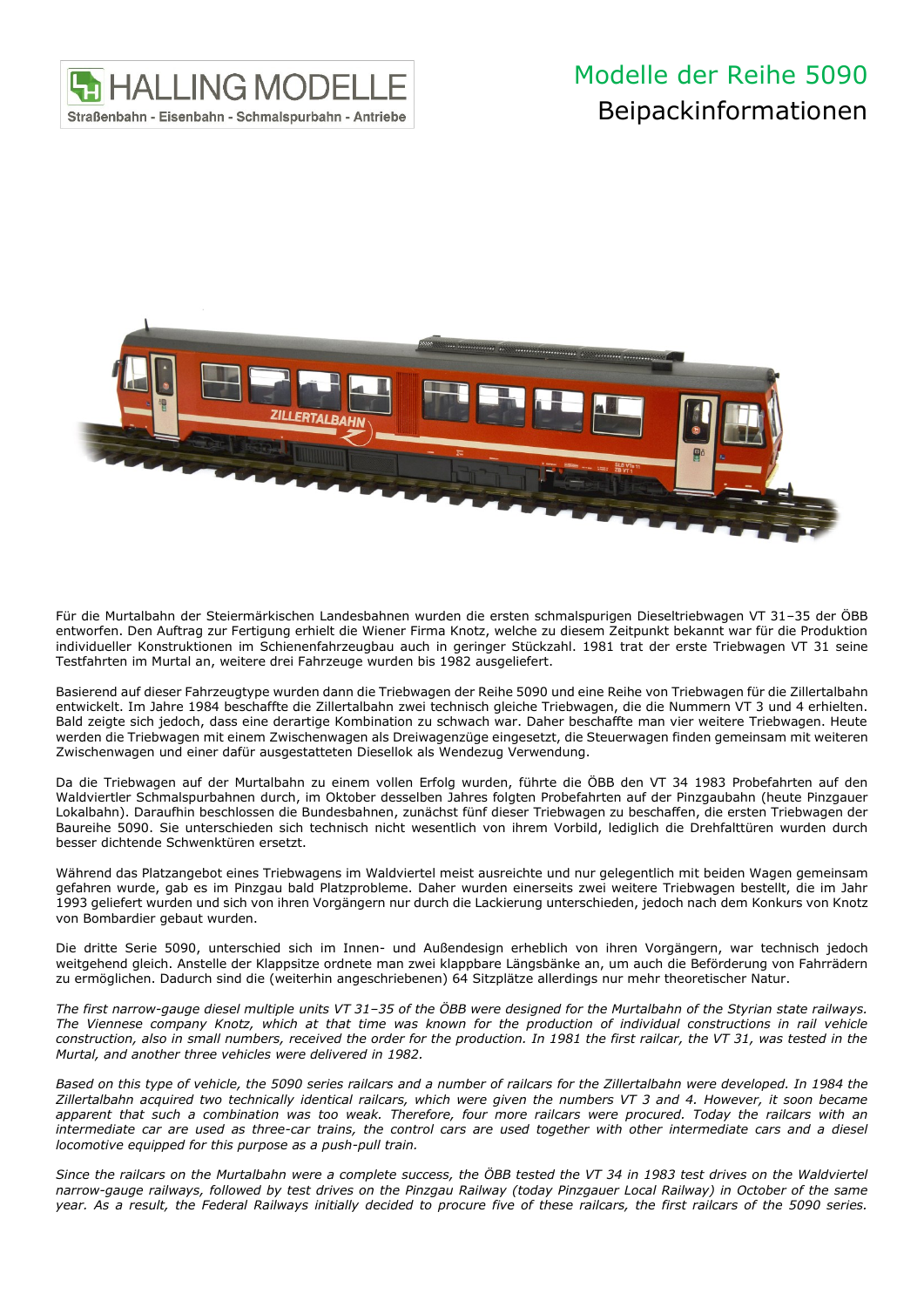

*Technically, they did not differ significantly from their prototype, only the folding doors were replaced by better sealing swing doors.*

*While there was usually enough space in a railcar in the Waldviertel and both cars were only occasionally driven together, there were soon space problems in Pinzgau. Therefore, on the one hand, two more railcars were ordered, which were delivered in 1993 and differed from their predecessors only in the paintwork, but were built by Bombardier after the bankruptcy of Knotz.*

*The third series 5090, which differed significantly from their predecessors in terms of interior and exterior design, but were technically largely the same. Instead of the folding seats, two foldable longitudinal benches were arranged to enable bicycles to be transported. As a result, the 64 seats (still written down) are only of a theoretical nature.*

Die Modelle der Reihe 5090 werden mit einem sehr umfangreichen Set an Zurüstteilen ausgeliefert. Um Beschädigungen beim Transport zu verhindern können diese Teile werkseitig nicht vormontiert werden. Für die korrekte Anordnung der Teile konsultieren Sie bitte die beigefügten Grafiken. Achten Sie auf die korrekte Farbe der Zurüstteile, da einige Teile in mehreren Farben beiliegen.

Die Neuauflage 2021 ist mit einer neuen Platine mit 6-poliger NEM651 Schnittstelle ausgestattet. Zum Öffnen der Modelle werden die vier Schauben an der Unterseite gelöst und das Gehäuse vorsichtig abgenommen. Zur Digitalisierung muss lediglich der Blindstecker durch einen passenden, handelsüblichen Decoder ausgetauscht werden. (Art.Nr. MX622N)

*The models of the VT35 are delivered with a very extensive set of additional parts. To prevent damage during transport, these parts cannot be pre-assembled at the factory. For the correct arrangement of the parts, please consult the attached graphics. Pay attention to the correct colour of the accessory parts, as some parts are enclosed in several colours.*

*The new edition 2021 models is equipped with a new circuit board with a 6-pin NEM651 interface. To open the models, loosen the*  four screws on the underside and carefully remove the housing. For digitization only the dummy plug has to be exchanged for a *suitable, commercially available decoder. (Art.No. MX622N)*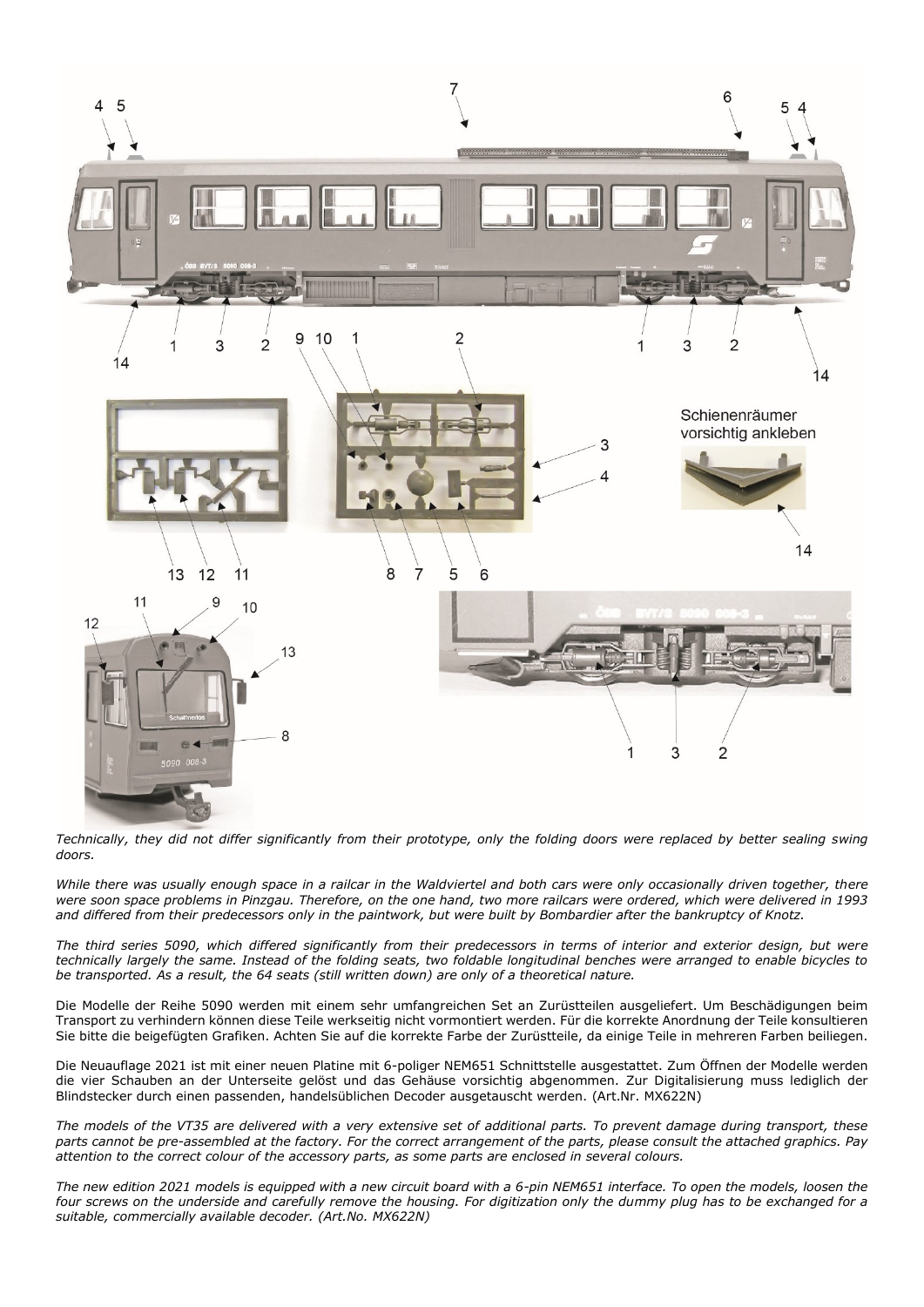

Die Steckdosen in die dafür vorgesehenen Bohrungen stecken



## *Made in Austria!*

*Achtung! Verkleinertes Modell für erwachsene Sammler, von mindestens 14 Jahren. Kein Spielzeug. Außer Reichweite von KINDERN aufbewahren!* 

*Attention! Scale model for adult collectors, of at least 14 years of age. Not a toy. Keep out of reach of CHILDREN!*

*Danger! Modèle réduit pour les collectionneurs adultes, d'au moins 14 ans. Ceci n'est pas un jouet. Tenir hors de portée des ENFANTS!*

*Opgelet ! Model voor volwassen verzamelaars vanaf 14 jaar. Dit is geen speelgoed. Buiten het bereik van KINDEREN houden.*

*Attention ! Risque de blessures en cas de mauvaise manipulation. Méfiez-vous des arêtes vives ! Attenzione! Pericolo di lesioni, se gestita in modo improprio. Attenzione ai bordi taglienti! Questo modello non è un giocattolo! Attenzione! Questa lista dei modelli non è un giocattolo! Pericolo di lesioni, se gestita in modo improprio. Attenzione ai bordi taglienti! Alla fine della sua vita rnutile riciclare questo prodotto in un punto di raccolta per apparecchiature elettroniche. ¡Atención! Esta lista de modelos NO ES UN JUGUETE! Peligro de lesiones si se maneja de manera inadecuada. Tenga cuidado con los bordes afilados! Al final de su vida útil reciclar este producto a un punto de recogida para equipos electrónicos. Pozor! Tento seznam modelu není hračka! Nebezpečí zranění při nesprávném zacházení. Dejte si pozor na ostré hrany! Na konci své životnosti recyklovat tento výrobek na sběrném místě pro elektronické zařízení.*

## **Garantie und Service**:

Leopold Halling GesmbH., A-1230 Wien, Leopoldigasse 15-17, +43 1 604 31 22, [office@halling.at,](mailto:office@halling.at) [www.halling.at](http://www.halling.at/)